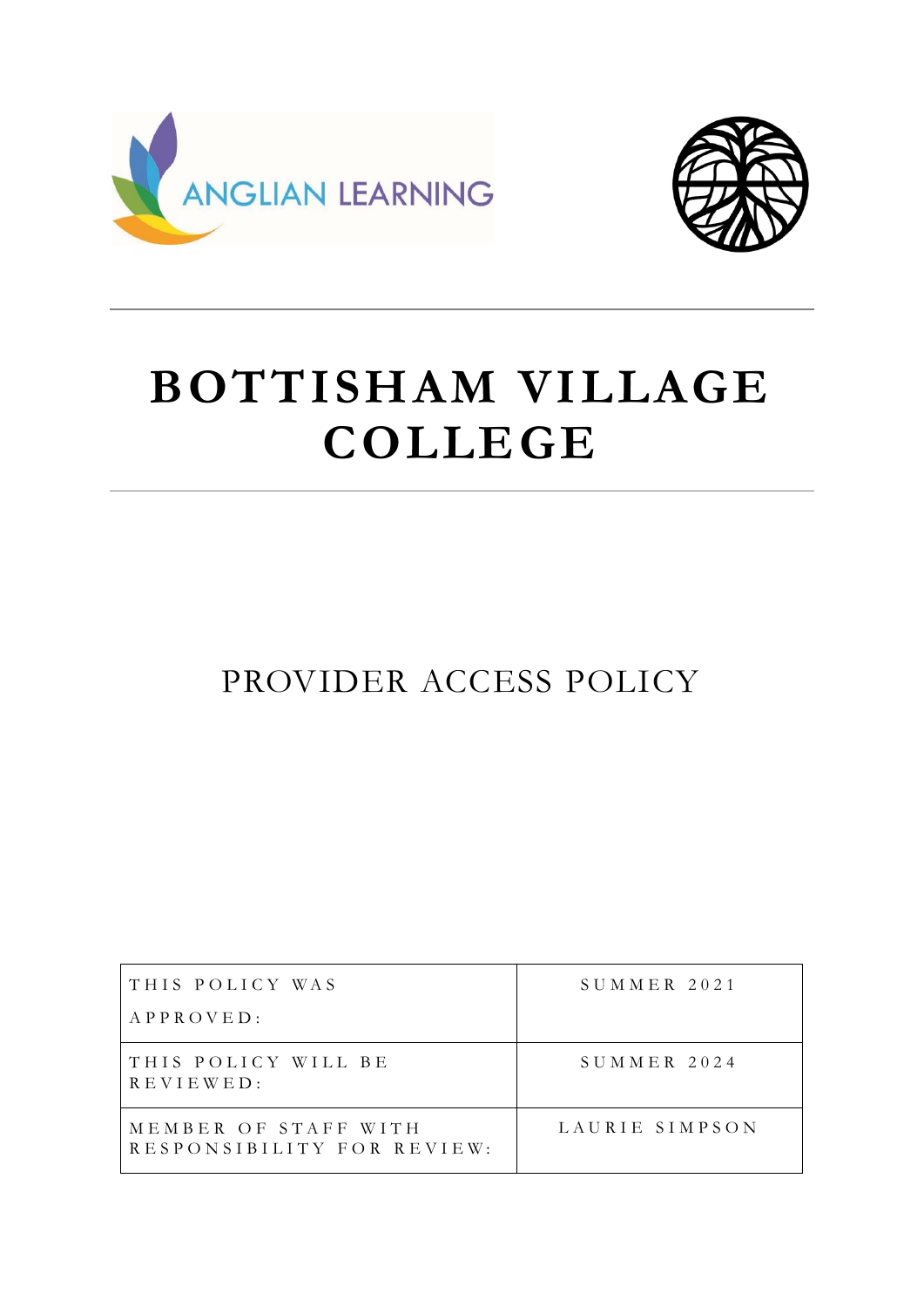## **Introduction**

This policy statement sets out the school's arrangements for managing the access of providers to pupils at the school for the purpose of giving them information about the provider's education or training offer. This complies with the school's legal obligations under Section 42B of the Education Act 1997.

### **Student entitlement**

All pupils in years 8-13 are entitled:

- To find out about technical education qualifications and apprenticeships opportunities, as part of a careers programme which provides information on the full range of education and training options available at each transition point;
- To hear from a range of local providers about the opportunities they offer, including technical education and apprenticeships – through options events, assemblies and group discussions and taster events;
- To understand how to make applications for the full range of academic and technical courses.

Bottisham Village College seek to provide access for pupils in years 7-11, integral to our careers programme.

### **Management of provider access requests**

### **Procedure**

A provider wishing to request access should contact: *Katie Neville Jones*, *Careers Leader*.

Email:kneville-jones@bottishamvc.org

#### **Opportunities for access**

A number of events, integrated into the school careers programme, will offer providers an opportunity to come into school to speak to pupils and/or their parents/carers. The programme outlined below, illustrates the range of activities, students currently undertake and is reviewed annually, to ensure breath of provision.

|        | <b>Spring Term</b>          | Summer Term                 | Autumn Term                 |
|--------|-----------------------------|-----------------------------|-----------------------------|
| Year 7 | Living in the Wider         | Wider World - Finance       | Good mental and             |
|        | World (PSHE)                | and my place in the         | physical health (PSHE)      |
|        |                             | world (PSHE)                |                             |
|        | <b>Bespoke Career Talks</b> |                             | <b>Bespoke Career Talks</b> |
|        |                             | <b>Team Building Skills</b> |                             |
|        | National                    | (PSHE)                      | Assemblies                  |
|        | Apprenticeship Week         |                             |                             |
|        |                             | <b>Bespoke Career Talks</b> |                             |
|        | <b>National Careers</b>     |                             |                             |
|        | Week                        | <b>Assemblies</b>           |                             |
|        |                             |                             |                             |
|        | Assemblies                  |                             |                             |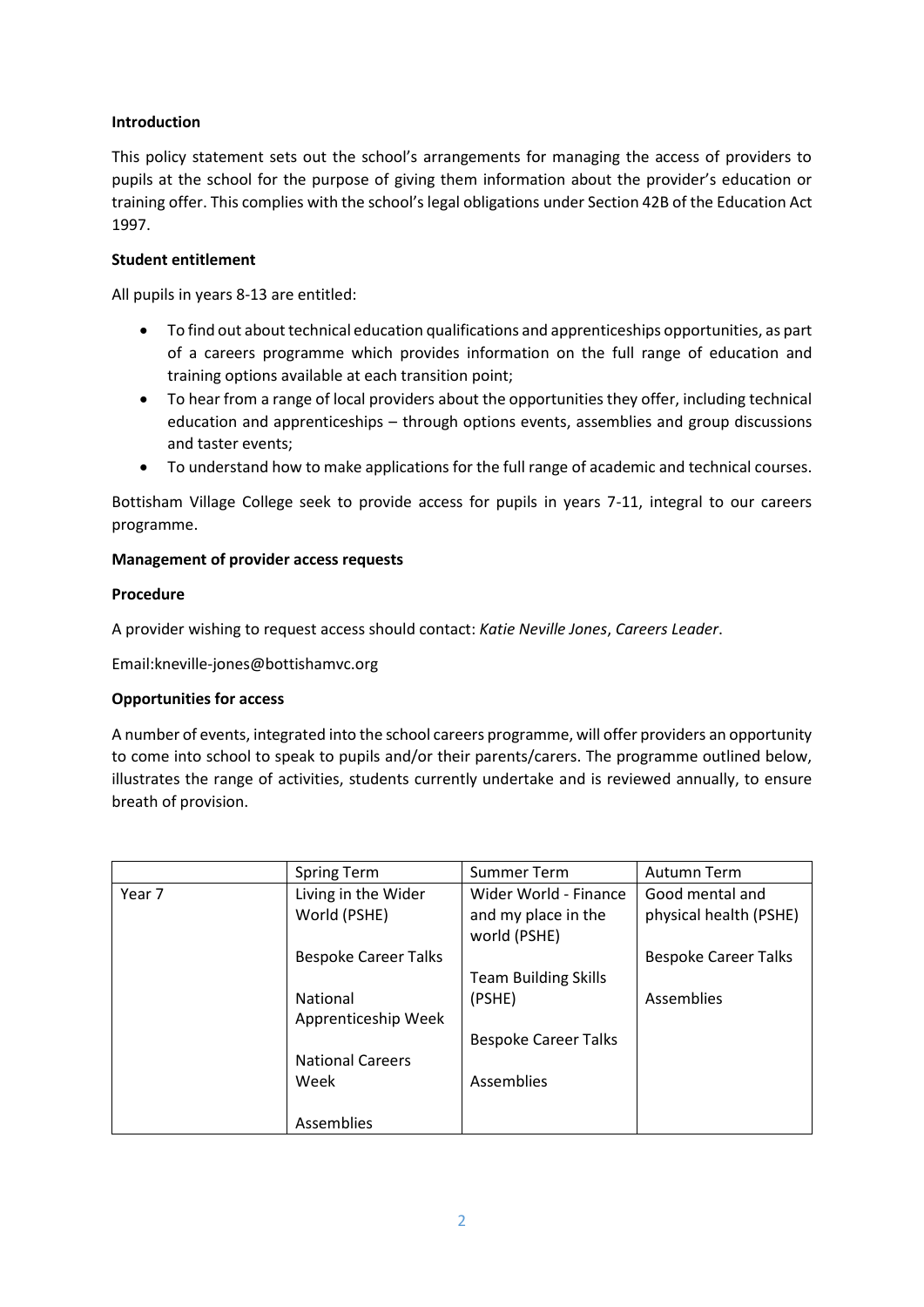| Year 8 | Discrimination,<br>Prejudice and                                         | <b>Careers and Finance</b><br>(PSHE)                                 | My Goals. Behaviour,<br><b>Emotions (PSHE)</b> |
|--------|--------------------------------------------------------------------------|----------------------------------------------------------------------|------------------------------------------------|
|        | Challenges (PSHE)<br>Prejudice, values,<br>extremism and cults<br>(PSHE) | <b>Team Building Skills</b><br>(PSHE)<br><b>Bespoke Career Talks</b> | Assemblies                                     |
|        | <b>Bespoke Career Talks</b>                                              | Assemblies                                                           |                                                |
|        | National<br>Apprenticeship Week                                          |                                                                      |                                                |
|        | <b>National Careers</b><br>Week                                          |                                                                      |                                                |
|        | Assemblies                                                               |                                                                      |                                                |
| Year 9 | Preparing for the<br>wider world - careers<br>and enterprise (PSHE)      | Our Health and<br>Personal Safety (PSHE)                             | Achieving with Good<br>Mental Health (PSHE)    |
|        |                                                                          | <b>Healthy Relationships</b>                                         | Preparing for the                              |
|        | Sex, Relationships and<br>Conflict (PSHE)                                | with Ourselves and<br>Others (PSHE)                                  | Wider World (PSHE)                             |
|        |                                                                          |                                                                      | <b>Bespoke Career Talks</b>                    |
|        | ARU: Eyes on the Prize                                                   | Take Your Child to<br>Work Day                                       | Assemblies                                     |
|        | KS4 Options launch to                                                    |                                                                      |                                                |
|        | include: assemblies<br>and tutor time<br>activities                      | <b>Bespoke Career Talks</b><br>Assemblies                            |                                                |
|        | <b>Bespoke Career Talks</b>                                              |                                                                      |                                                |
|        | <b>KS4 Options Parents</b><br>Evening                                    |                                                                      |                                                |
|        | KS4 options guidance<br>interviews                                       |                                                                      |                                                |
|        | Options interviews<br>with Career Guidance<br>Counsellor                 |                                                                      |                                                |
|        | National<br>Apprenticeship Week                                          |                                                                      |                                                |
|        | <b>National Careers</b><br>Week                                          |                                                                      |                                                |
|        | Assemblies                                                               |                                                                      |                                                |